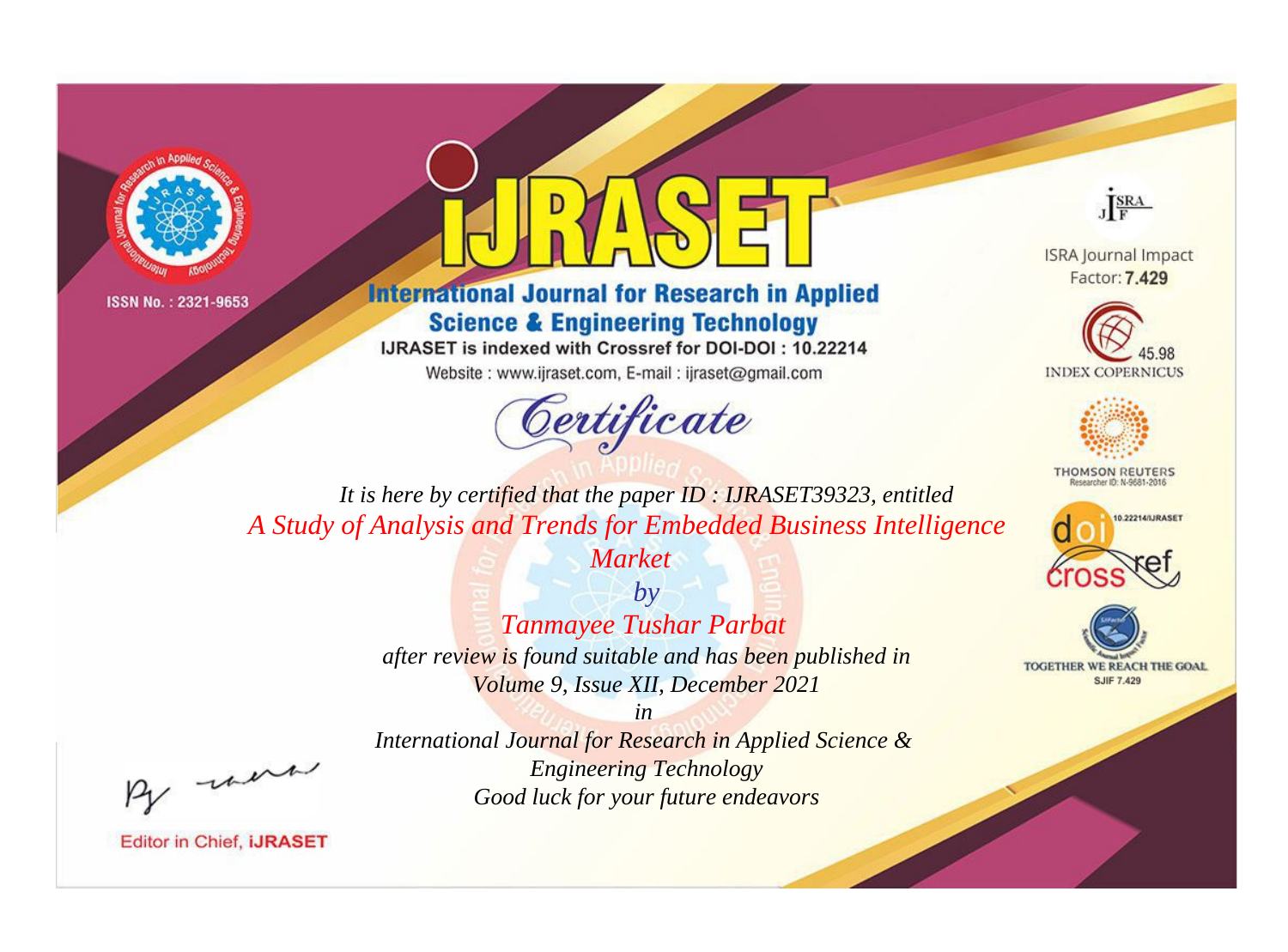



**International Journal for Research in Applied Science & Engineering Technology** 

IJRASET is indexed with Crossref for DOI-DOI: 10.22214

Website: www.ijraset.com, E-mail: ijraset@gmail.com





**ISRA Journal Impact** Factor: 7.429





**THOMSON REUTERS** 



TOGETHER WE REACH THE GOAL **SJIF 7.429** 

*It is here by certified that the paper ID : IJRASET39323, entitled A Study of Analysis and Trends for Embedded Business Intelligence* 

*Market*

*by Honey Jain after review is found suitable and has been published in Volume 9, Issue XII, December 2021*

, un

*International Journal for Research in Applied Science & Engineering Technology Good luck for your future endeavors*

*in*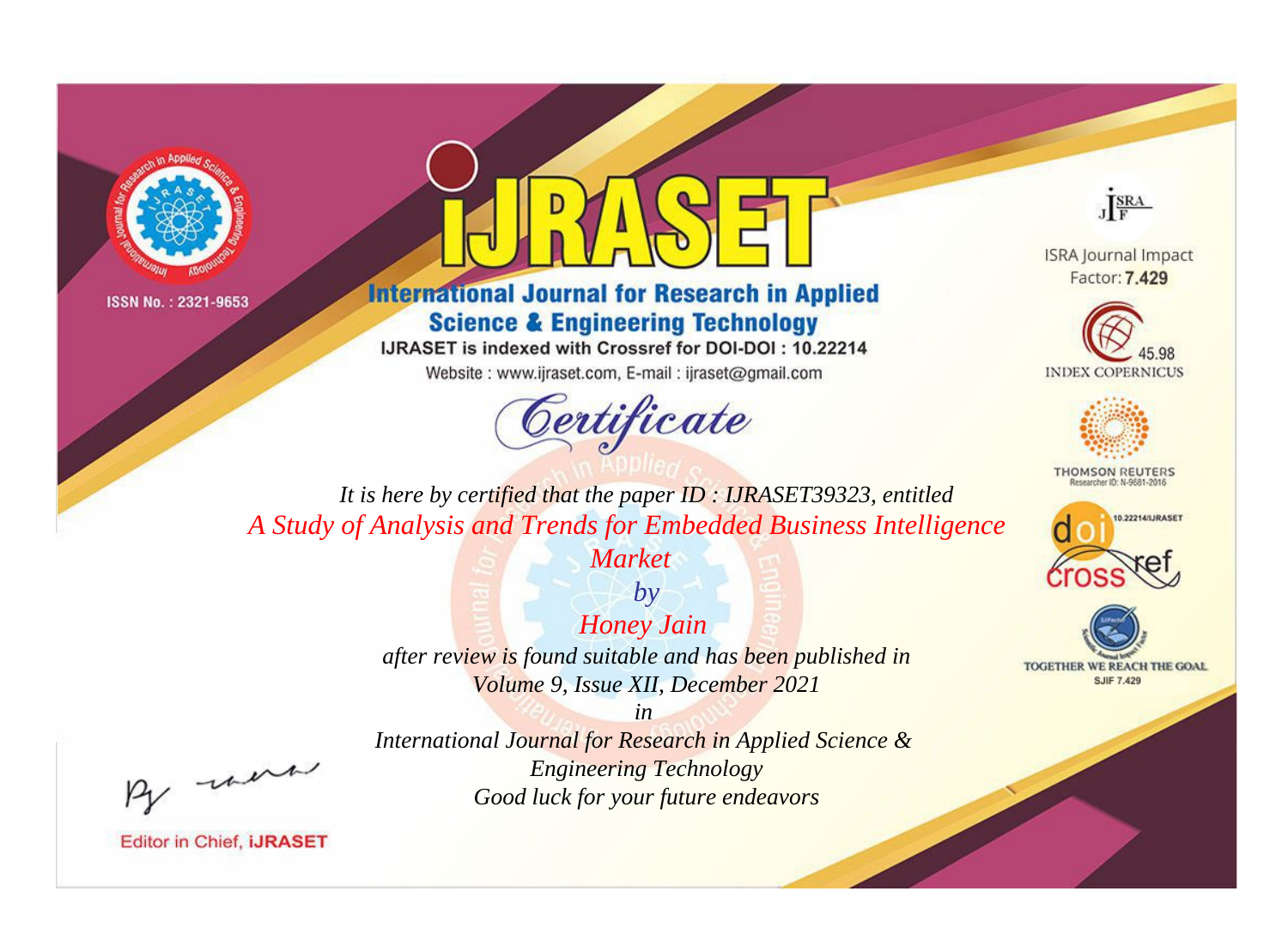



**International Journal for Research in Applied Science & Engineering Technology** 

IJRASET is indexed with Crossref for DOI-DOI: 10.22214

Website: www.ijraset.com, E-mail: ijraset@gmail.com





**ISRA Journal Impact** Factor: 7.429





**THOMSON REUTERS** 



TOGETHER WE REACH THE GOAL **SJIF 7.429** 

*It is here by certified that the paper ID : IJRASET39323, entitled A Study of Analysis and Trends for Embedded Business Intelligence* 

*Market*

*by Rohan Benhal after review is found suitable and has been published in Volume 9, Issue XII, December 2021*

, were

*in International Journal for Research in Applied Science & Engineering Technology Good luck for your future endeavors*